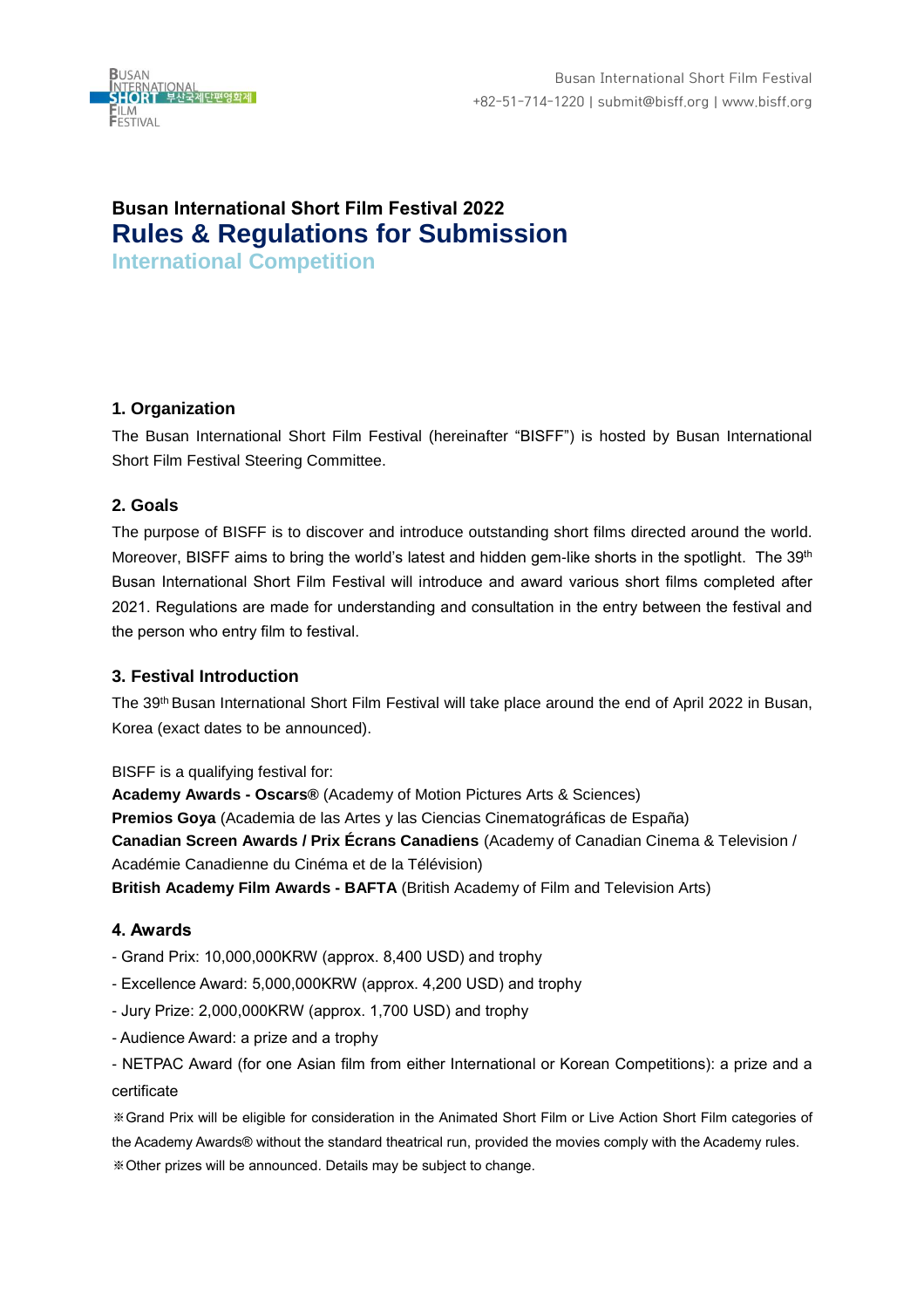

# **5. Submission Guidelines**

#### **<Requirements>**

- Films completed <u>after January 1st, 2021</u>
- Maximum running time: 30 minutes (including ending credits)
- All categories: Fiction, Animation, Documentary, Experimental
- ※Korean Premiere is not required.

※No limitation in number of films per entrant.

## **<Deadlines & Fees>**

## **1 November, 2021 ~ 5 January, 2022**

|                  | <b>International Competition</b><br><b>Regular Deadline</b> | <b>International Competition</b><br><b>Final Deadline</b> |
|------------------|-------------------------------------------------------------|-----------------------------------------------------------|
| <b>Deadlines</b> | 30 November, 2021                                           | 5 January, 2022                                           |
| <b>Fees</b>      | $€8/$ Film                                                  | $€11/$ Film                                               |

※ Our submission platforms add their own fee (Shortfilmdepot: €3 / Festhome €2)

※If the entrant does not submit the entry form and the preview copy (online screener) within the due date, the entry will be canceled.

#### **<Submission Procedure>**

Applications must be submitted via a submission platform and the preview copy (online screener) must be uploaded.

Online registration at **Shortfilmdepot** [\(www.shortfilmdepot.com\)](http://www.shortfilmdepot.com/) or **Festhome** (festhome.com)

The following materials must be attached to the online submission:

| <b>Shortfilmdepot</b>               | Festhome                            |
|-------------------------------------|-------------------------------------|
| - 1 still image from the film       | - 1 film poster                     |
| - 1 photo of the director(s)        | - 3 still images from the film      |
| - 1 uploaded video file of the film | - 1 photo of the director(s)        |
|                                     | - 1 uploaded video file of the film |

※All non-English speaking films must have English subtitles.

※Each entry must indicate the record of previous festival screenings and awards.

## **6. Selection**

1) The films for the International Competition section will be selected by the festival program team and the preliminary jury.

2) The list of selected films will be notified on <u>February 24<sup>th</sup>, 2022</u> on the festival website [www.bisff.org;](http://www.bisff.org/) entrants will be notified individually as well.

3) Once a film has been selected, it cannot be withdrawn from the selected program; all rights and responsibility are under the entrants to screen at BISFF 2022.

4) The program team may also select submitted films for BISFF 2022's non-competitive sections.